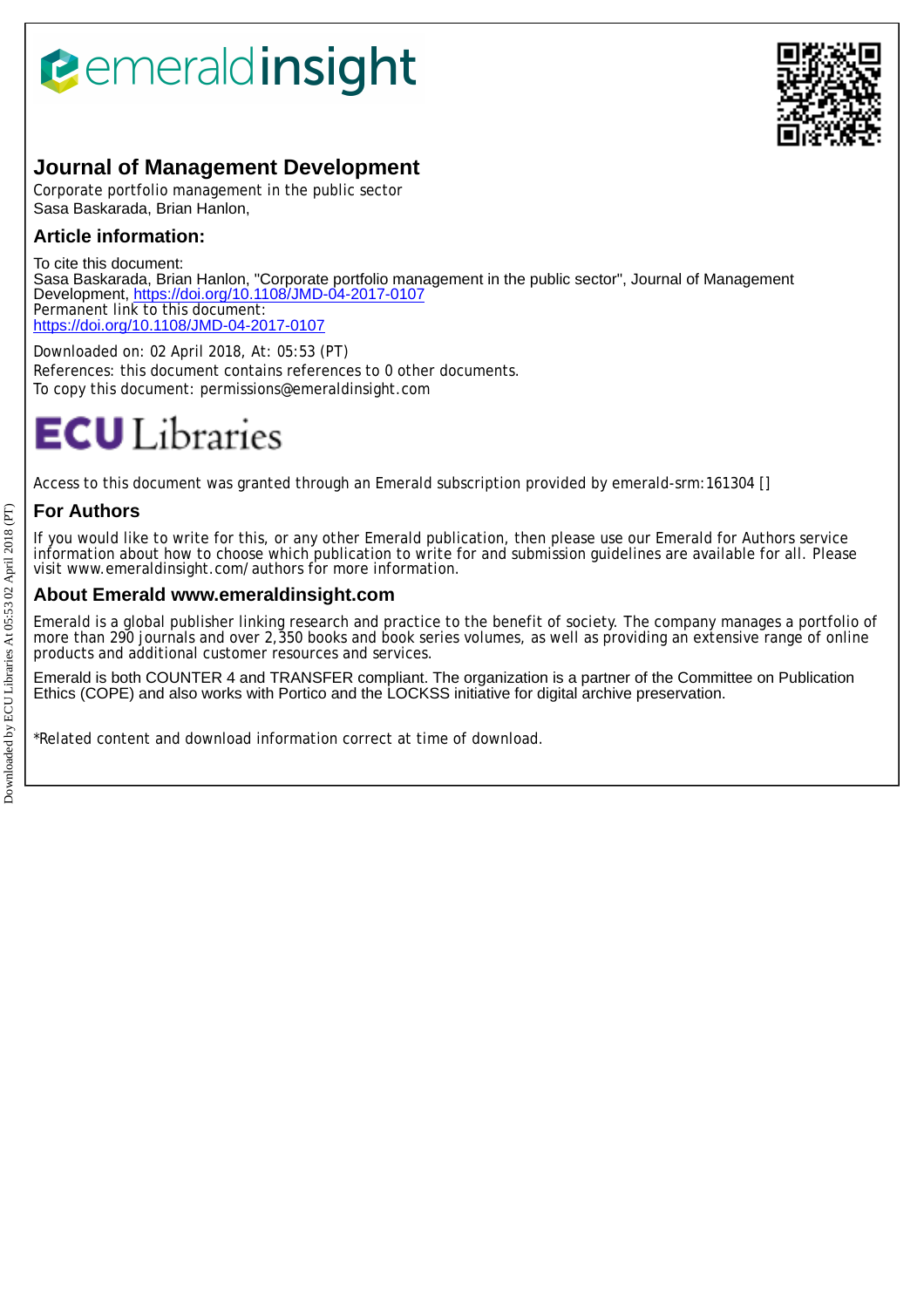#### **Corporate Portfolio Management in the Public Sector**

#### **Abstract**

**Purpose** — Although Corporate Portfolio Management (CPM) has been a popular tool for strategic management of multi-business portfolios in the private sector since the late 1960s, it has received limited attention in the public sector. Accordingly, empirical research on the use of CMP in government organizations is virtually non-existent. This paper aims to partially fill that gap in the literature by highlighting and discussing some of the key points that public sector organizations may need to consider when adopting CPM.

**Design/methodology/approach** — Rather than deductively proposing and testing narrowly specified hypotheses, this study aims to answer a broad research question, namely: What are the key points that public sector organizations may need to consider when adopting CMP? Hence, the study adopts the qualitative interpretive research paradigm. The findings are based on empirical research conducted in a large Australian publicly-funded research organization. Potential application of CPM was iteratively and incrementally explored with a reference group comprising 15 middle management representatives and several members of the senior leadership group over the course of one year.

**Findings** — Assessment criteria traditionally used in CPM (e.g., growth potential and market share) are generally not applicable in public sector organizations. This paper suggests that government organizations should instead consider past performance and future potential of individual business units, which may be operationalized via *capability* (a function of human capital and associated resources/infrastructure) and *delivery* (a function of the demand for, and the impact of, relevant business units). The paper also highlights the importance of organization-wide consultation, evidence-based decision making, and contestability.

**Originality/value** — From a practical perspective, the paper may assist public sector organizations with adapting and applying CPM. From a theoretical perspective, the paper highlights an important and relatively neglected research problem, and suggests several avenues for future research.

**Keywords** strategic management, corporate portfolio management, public sector, growth-share matrix, product portfolio matrix

**Paper type** Research paper

<sup>©</sup> Emerald Publishing Limited

This is a pre-print of a paper and is subject to change before publication. This pre-print is made available with the understanding that it will not be reproduced or stored in a retrieval system without the permission of Emerald Publishing Limited.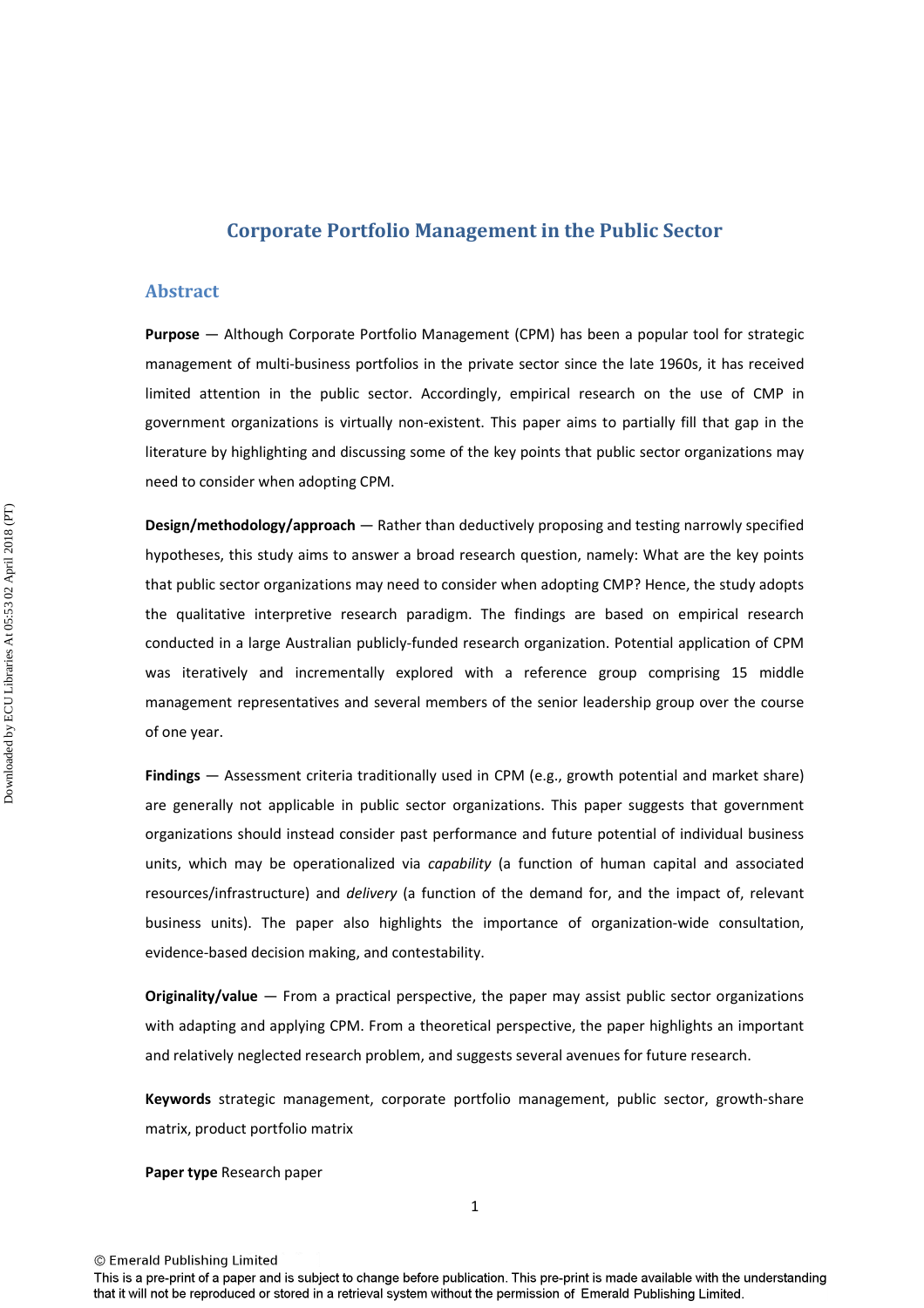#### **Introduction**

A number of global megatrends, including natural resource depletion, environmental destruction, climate change, shifting global power structures, changing demographics, and technological advances are leading to a world that is more complex, dynamic, and unpredictable (Hajkowicz et al., 2012). Studies have also shown that maintaining competitive advantage is becoming increasingly difficult in a range of industries (Wiggins and Ruefli, 2005, Comin and Philippon, 2006). In such a hypercompetitive environment, companies are forced to innovate at increasingly shorter time intervals, and although most obvious in the technology industry (Porter, 1996), hypercompetition is also spreading to other sectors due to the rapid advances in digital technologies (Wiggins and Ruefli, 2005). Thus, unsurprisingly, many executives from private, public, and not-for-profit sectors agree that the importance of strategic agility has been growing over time (Macias-Lizaso and Thiel, 2006). Additionally, following the Great Recession (starting with the global financial crisis in 2007), many governments have adopted austerity measures and reduced public sector expenditures (Hansen, 2015, Callan et al., 2011). Due to these drivers, many government organizations have been forced to rationalize their portfolios, which have also fallen under greater scrutiny (Karanikolos et al., 2013).

While highlighting their importance, the literature suggests that both public sector strategic management and corporate portfolio management (CPM) are under-researched topics (Poister et al., 2010, Nippa et al., 2011, Baskarada and Hanlon, 2017). Research on CPM in the public sector is virtually non-existent. This gap in the literature is somewhat surprising since CPM is widely used in industry (Pidun et al., 2011). Moreover, diversified corporations that include multiple businesses (or product-market segments) are more prevalent than ever (Nippa et al., 2011, Hedley, 1977). Similarly, the adoption of strategic management in the public sector has grown significantly over the last decades (Bryson et al., 2010). Accordingly, there have been calls for more in-depth practitionerfocused empirical studies (Kuipers et al., 2014). In view of this gap in the literature, our paper aims to answer the following broad research question: *What are the key points that public sector organizations may need to consider when adopting CMP?*

Since CPM was originally developed for product-oriented firms with tangible inputs and outputs, some of its assumptions (e.g., the experience curve) may not be directly applicable to serviceoriented organizations with intangible inputs and outputs (Thomas, 1978). For instance, describing and evaluating the quality and impact of intangible services is much more difficult and abstract than is the case with tangible products (Weihrich, 1982). This is especially the case with people-based services, such as consulting. Given that most government organizations are service- rather than product-oriented, traditional CPM may not be directly applicable to the public sector (Bryson, 1988,

<sup>©</sup> Emerald Publishing Limited

This is a pre-print of a paper and is subject to change before publication. This pre-print is made available with the understanding that it will not be reproduced or stored in a retrieval system without the permission of Emerald Publishing Limited.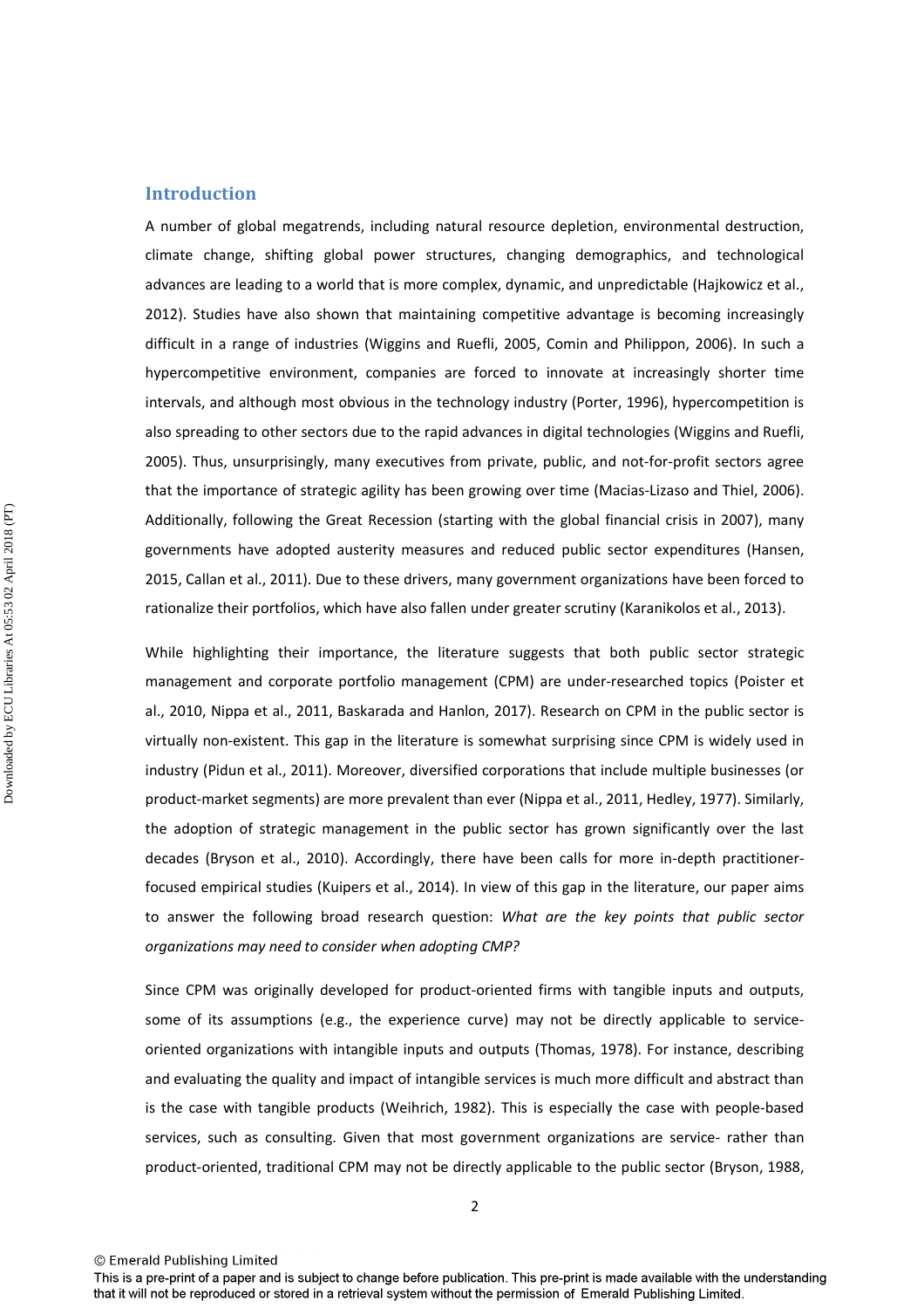Nutt and Backoff, 1993). Furthermore, instead of being primarily focused on financial gains and/or market share, public sector organizations are generally more interested in improving resource allocation and evaluating internal strengths and weaknesses with respect to certain externally imposed mandates (East, 1972).

#### **Literature Review**

Originating in finance theory, CPM was first adapted and applied to the real economy by the Boston Consulting Group (BCG) in the late 1960s (Nippa et al., 2011). Their product-portfolio matrix identified market share and the potential for growth as the main factors impacting strategies of individual businesses comprising diversified companies (Hedley, 1977, Hedley, 1976). BCG argued that increasing market share is easier in growing markets, and that the experience curve effect enables businesses with a higher market share to develop lower-cost products, leading to higher profits. Because they have different characteristics, individual businesses comprising a diversified corporation could adopt separate strategies (Hedley, 1977). For instance, BCG recommended using the profits generated by businesses with a high market share but low potential for growth to fund select businesses with low market share and high growth potential. Businesses with both low market share and low potential for growth were to be liquidated.

While some scholars have criticized CPM matrices and similar approaches for being overly simplistic (Christensen et al., 1982, Day, 1977, Seeger, 1984), others have argued that many such criticisms are misguided since CPM-inspired approaches are aimed at facilitating strategic thinking and decision making rather than at providing specific answers (Morrison and Wensley, 1991). For example, recent studies have shown that organizations are using CPM for identifying the need for action, identifying growth and divestiture candidates, setting strategic targets, and creating transparency (Pidun et al., 2011). Nevertheless, the fact that many CPM approaches, including the BCG product-portfolio matrix, pay insufficient attention to external threats and opportunities as well as internal weaknesses and strengths may be considered problematic (Weihrich, 1982).

As noted in the introduction, research on CPM in the public sector is virtually non-existent. While there is a significant body of literature on strategic planning in the public sector (Bryson, 2010), few researchers offer specific guidance on the underpinning processes. It is generally understood that any such processes need to be tailored to the unique context of each particular organization (Bryson et al., 2010). Nevertheless, several authors have identified a number of key elements comprising strategic planning processes in public organizations, including preparing for strategic planning; affirming organizational mission, vision, and values; performing a strengths, weaknesses,

<sup>©</sup> Emerald Publishing Limited

This is a pre-print of a paper and is subject to change before publication. This pre-print is made available with the understanding that it will not be reproduced or stored in a retrieval system without the permission of Emerald Publishing Limited.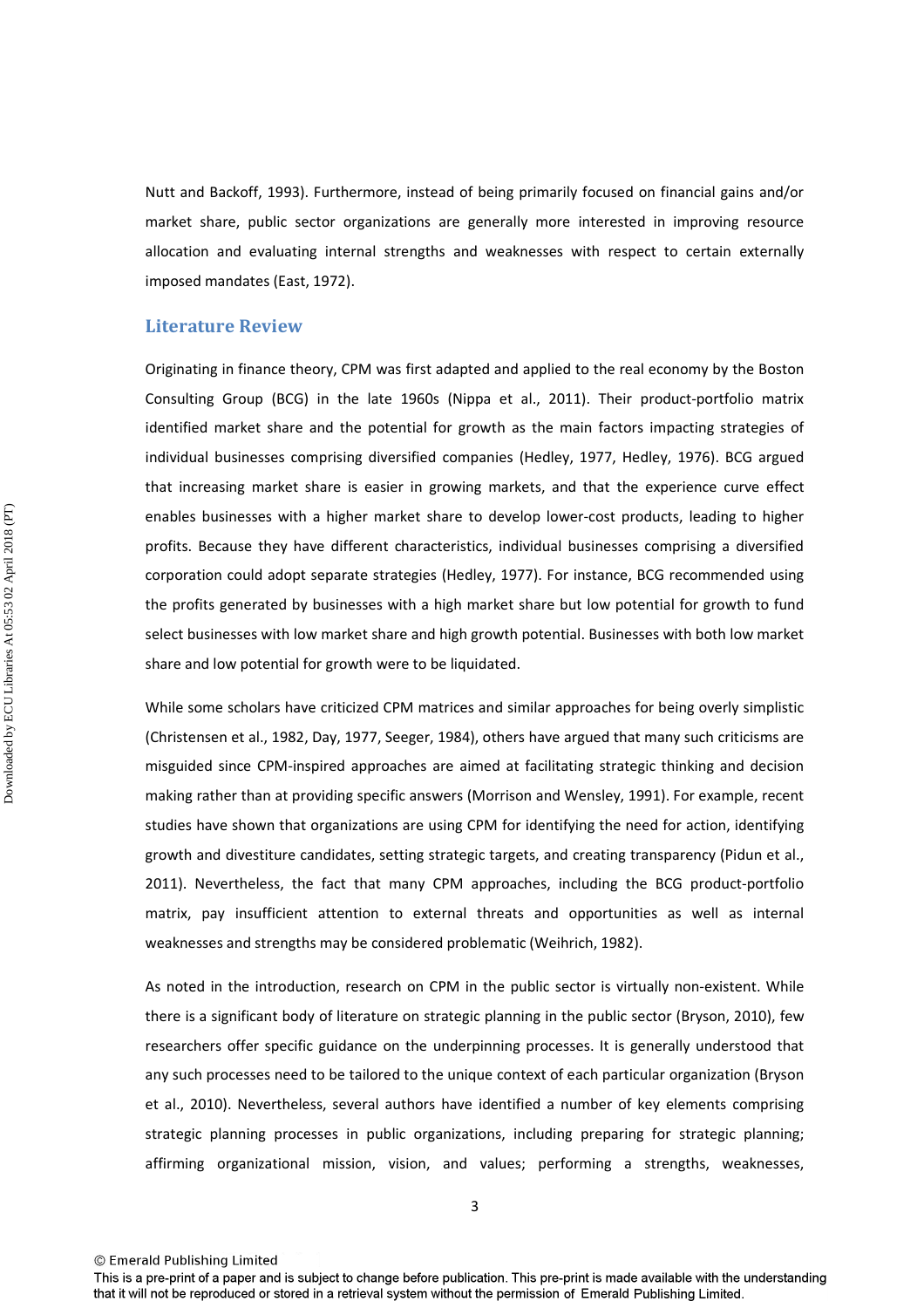opportunities, and threats (SWOT) analysis, stakeholder management; identification and analysis of strategic issues and objectives/goals; development of plans/strategies for reaching organizational objectives/goals; evaluation of such plans/strategies; development and implementation of action plans; and ongoing evaluation and monitoring (Eadie, 1983, Denhardt, 1985, Kaufman and Jacobs, 1987, Pindur, 1992, Bryson, 1988, Bryson et al., 2010, Baškarada et al., 2016).

Balanced scorecard (BSC), originally developed by Kaplan and Norton (1995) for use in the private sector has been adapted by Niven (2011) for use in public and non-profit organizations. The BSC generally identifies four key strategic themes (customer, financial, internal process, and learning and growth) that organization should consider. However, Bryson et al. (2010) argue that, given the predefined strategic themes, BSC may be more appropriate for strategy implementation than for strategy development.

Adapting and applying CPM to public sector organizations is challenging for a number of reasons. One obvious difference between private and public organizations is that the success of private firms is mainly evaluated in monetary terms, whereas public organizations are focused on meeting externally imposed formal and informal mandates (Bryson, 1988, Nutt and Backoff, 1993). As a result, strategic planning in the public sector is less about exploring new business opportunities and more about understanding and meeting stakeholder expectations (Ramamurti, 1986). Furthermore, since public organizations are generally not evaluated in monetary terms, measuring their effectiveness is much more difficult (East, 1972, Kuipers et al., 2014). Consequently, many public organizations primarily focus on evaluating internal strengths and weaknesses.

Another key difference between private and public organizations is that strategies in public organizations are generally developed in consultation with a broad range of external stakeholders, while private firms tend to rely more on internal top-down decision-making (Ramamurti, 1986, Perrott, 1996, Rondinelli, 1976, van der Voet et al., 2015). Although an important factor in both cases, top management commitment (and involvement in inter-organizational negotiation) is arguably even more critical in the public sector (Ramamurti, 1986, Kellis and Ran, 2015), since the inter-organizational nature of strategic management in the public sector leads to more complicated political dynamics (Rondinelli, 1976). Thus, strategic management in the public sector tend to be less about rational optimization, and more about negotiation and collaboration (Rondinelli, 1976, Nutt and Backoff, 1993, Poister, 2010, Omari and Paull, 2015).

© Emerald Publishing Limited

Downloaded by ECU Libraries At 05:53 02 April 2018 (PT) Downloaded by ECU Libraries At 05:53 02 April 2018 (PT)

This is a pre-print of a paper and is subject to change before publication. This pre-print is made available with the understanding that it will not be reproduced or stored in a retrieval system without the permission of Emerald Publishing Limited.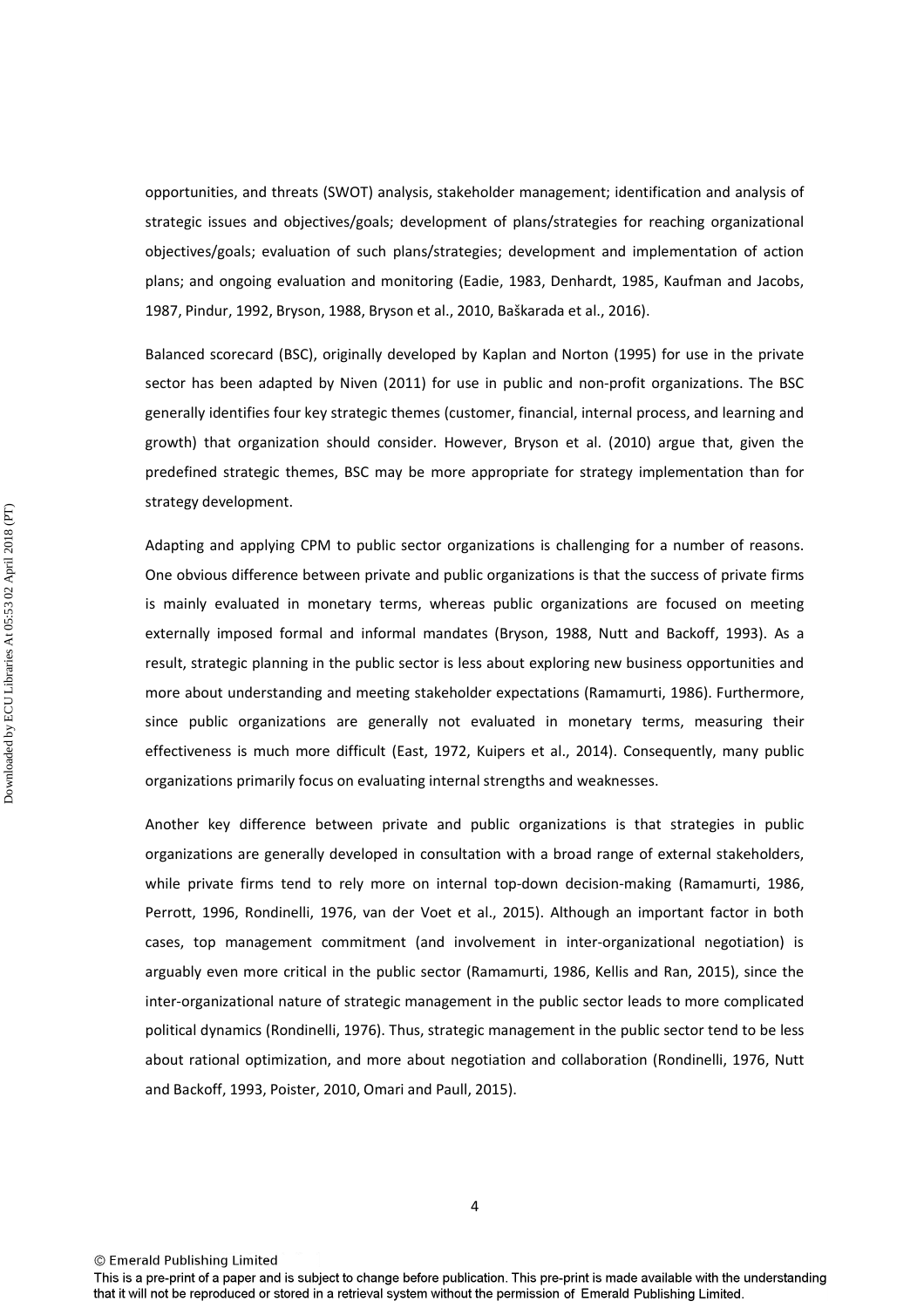#### **Methodology**

This study adopts the qualitative interpretive research paradigm (Baškarada, 2014). In contrast to quantitative research, which is mainly concerned with the testing of hypotheses and statistical generalisations (Jackson, 2008), qualitative research does not usually employ statistical procedures or other means of quantification (Strauss and Corbin, 1994). Viewed as an ongoing process of interpretation and analysis, qualitative research is more about understanding the nature of the research problem rather than on the quantity of observed characteristics (Strauss and Corbin, 1994). Given that qualitative researchers generally assume that social reality is a human creation, they interpret and contextualise meanings from people's beliefs and practices (Denzin and Lincoln, 2011). Accordingly, interpretive research seeks to explain phenomena in terms of the meanings they hold for people (Orlikowski and Baroudi, 1991) by starting from the proposition that our knowledge of the social reality is a construction by human actors (Walsham, 1993).

For this study, qualitative data were collected in an Australian publicly-funded research organization over the course of one year. Potential application of CPM was iteratively and incrementally explored with a reference group comprising 15 middle management representatives and several members of the senior leadership group. A total of 12 structured workshops were held, and additional feedback periodically received on an *ad hoc* basis. Each iteration was used to test and explore potential CPM assessment criteria and the overall process with the reference group, resulting in verbal and written feedback. The authors then jointly analyzed the feedback received and reworked the CPM approach for the next iteration. The constant comparative method was used to identify key criteria and group them into aggregate themes (Strauss and Corbin, 1994). This approach is in line with Glaser's (1965) recommendation for simultaneous coding and analysis.

#### **Results and Discussion**

Assessment criteria traditionally used in CPM (e.g., growth potential and market share) were found to be not relevant to the public sector, since most public organizations generally have different objectives. Over the course of several iterations, the reference group reached relative consensus that the case study organization should instead focus on *past performance* and *future potential* of individual business units (Baškarada and Watson, 2017, Baškarada et al., 2017). They reasoned that past performance may indicate future potential, and that future potential of individual business units is the most important factor that needs to be considered. Both, past performance and future potential may be evaluated in terms of *capability* (a function of human capital and associated

This is a pre-print of a paper and is subject to change before publication. This pre-print is made available with the understanding that it will not be reproduced or stored in a retrieval system without the permission of Emerald Publishing Limited.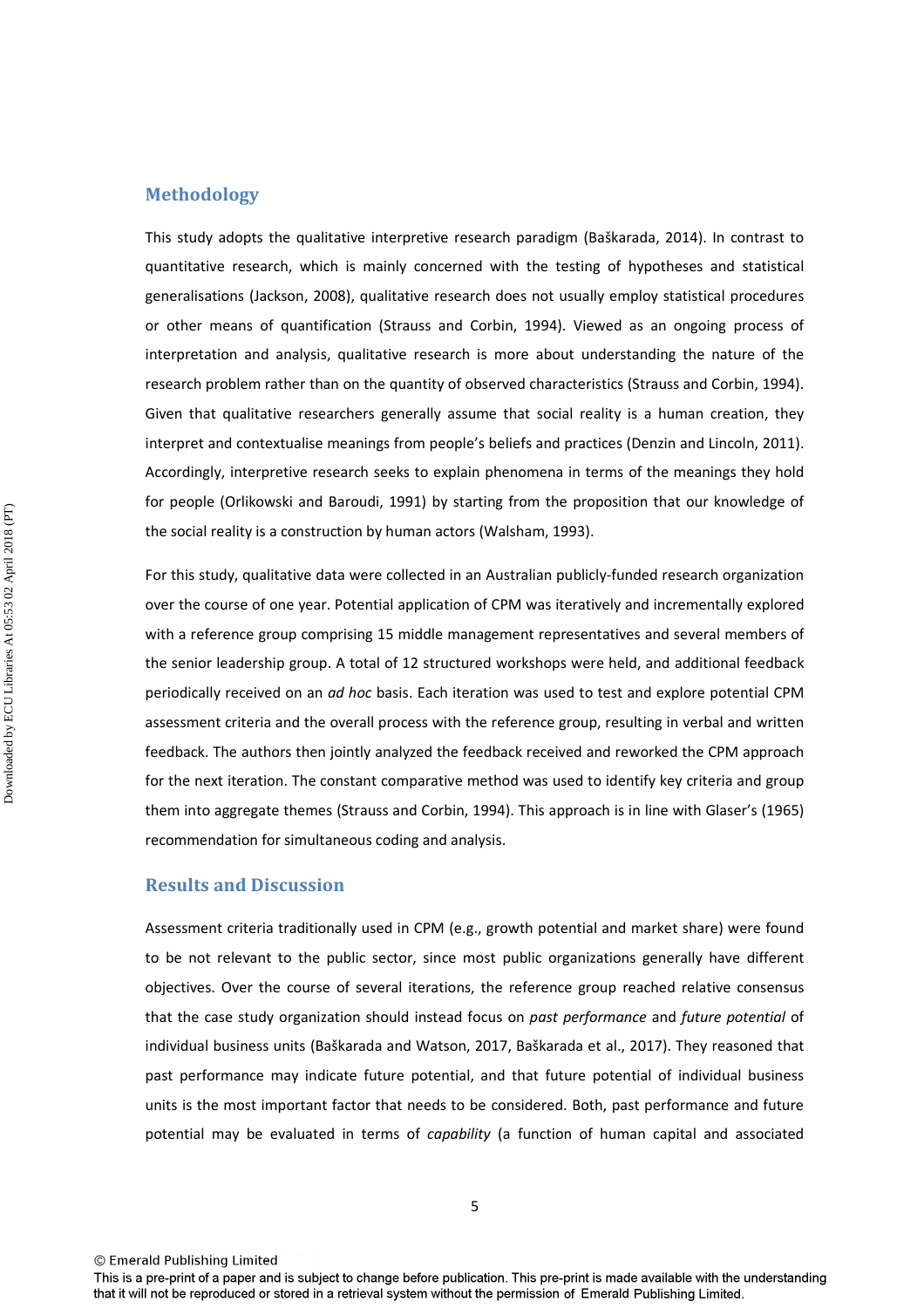resources/infrastructure) and *delivery* (a function of the demand for, and the relative impact of, relevant business units).

While business units with poor past performance and weak future potential may seem as the most obvious candidates for liquidation, there may be several special cases where the exact opposite action may be required. For instance, if a business unit is relatively new, there may be insufficient data to demonstrate past performance. If this business unit also lacks the required human capital, resources, and infrastructure, it may in fact be a good candidate for additional funding rather than of a candidate for liquidation. Mature business units with an excellent track-record are considered credible. If such business units also have strong future potential, they may be sustained at existing levels, or expanded if there is a growing demand for their services. Business units with poor past performance and strong future potential, or those with strong past performance and weak future potential are more problematic. Since former lack a credible track-record, any future plans (especially those relating to capability enhancements) should be carefully examined and appropriately risk managed. If relevant plans are considered achievable, such business units should be appropriately funded and supported by the parent organization. If, on the other hand, future plans are believed not feasible, such business units may be considered for liquidation. Mature business units with a credible track-record, but weak future potential are even more problematic. They may be considered for liquidation if the weak future potential is due to unexpected changes in customer impact and/or demand. However, if the future potential is hindered by insufficient capability (quality/quantity of human capital, resources, and infrastructure) then such business units may be the best candidates for additional funding. These considerations illustrate the complexity of the portfolio management in the public sector and the importance of documenting strategic narratives for each business unit.

The reference group also highlighted the importance of defining and following a structured multistep process for collating relevant evidence, ensuring appropriate stakeholder consultation, promoting contestability of assessments, reviewing impacts of any strategic decisions, and ultimately achieving key stakeholder consensus on individual business unit strategies. The process should initially gather as much relevant information as possible. This may include information on staffing and resourcing, services and stakeholders supported by each business unit, stakeholder strategies, client and staff surveys, benchmarking, and any formal reviews. Next, each member of the senior leadership group responsible for organizational strategic planning should complete a descriptive profile (Weihrich, 1982) for each business unit under their control. Such descriptive profiles should describe the key attributes of each business unit, consider any outsourcing

© Emerald Publishing Limited

This is a pre-print of a paper and is subject to change before publication. This pre-print is made available with the understanding that it will not be reproduced or stored in a retrieval system without the permission of Emerald Publishing Limited.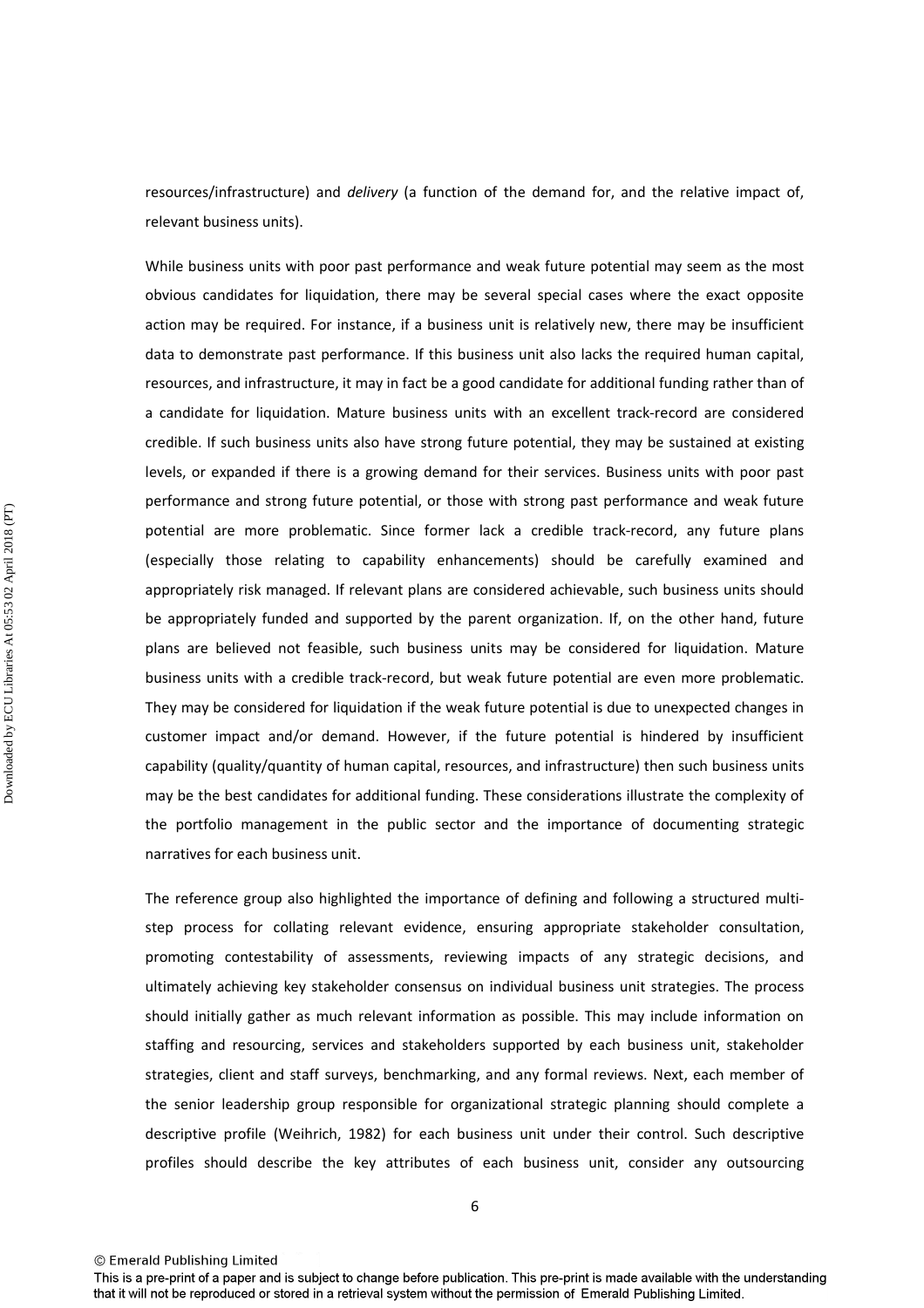opportunities, and estimate the ease/difficulty of reestablishing the business unit if it were reduced in size or fully liquidated. This final point is particularly important as some public sector organizations and business units may not be profitable and thus may not be supported by the private sector. The descriptive profile should also include an assessment of the past performance and the future potential of each business unit. Each member of the senior leadership group should then identify candidates for growth, reduction, or full liquidation. Given that each member of the senior leadership group may undertake their assessments differently, there is a need for rating normalization*.* This may happen at a senior leadership group meeting, where each member presents and defends their assessments and strategic narratives. Senior leadership group members could then revise their initial assessments based on the feedback received, and reconvene at a later stage for preliminary strategic recommendations*.* The purpose of the second meeting is to form an organization-wide view, and make preliminary determinations on individual business unit strategic narratives. Following the second meeting, the organization should undertake detailed analysis of the overall impact on the key stakeholders. Critical stakeholders should then be engaged in order to seek their feedback on the proposed change. Consistency with broader government direction should also be ensured at this stage. Following this consultation, the senior leadership group should reconvene in order to consider the implications of the preliminary decisions and make final rebalancing recommendations. The objective of this meeting is to make sure that key issues have not been passed over, and that the impact of any changes (especially funding and staffing reductions) has been adequately assessed. Finally, relevant recommendations should be appropriately documented and communicated all key stakeholders.

#### **Conclusion**

Although CPM has been a popular tool for strategic management of multi-business portfolios in the private sector for more than 50 years, it has received limited attention in the public sector. Empirical research on the use of CMP in government organizations is virtually non-existent. This paper partially filled that gap in the literature by highlighting and discussing some of the key points that public sector organizations may need to consider when adopting CPM. The assessment criteria traditionally used in CPM (e.g., growth potential and market share) were found not applicable for use in the public sector. This paper suggested that government organizations should instead consider past performance and future potential of individual business units, which may be operationalized via *capability* (a function of human capital and associated resources/infrastructure) and *delivery* (a function of the demand for, and the impact of, relevant business units). The paper

This is a pre-print of a paper and is subject to change before publication. This pre-print is made available with the understanding that it will not be reproduced or stored in a retrieval system without the permission of Emerald Publishing Limited.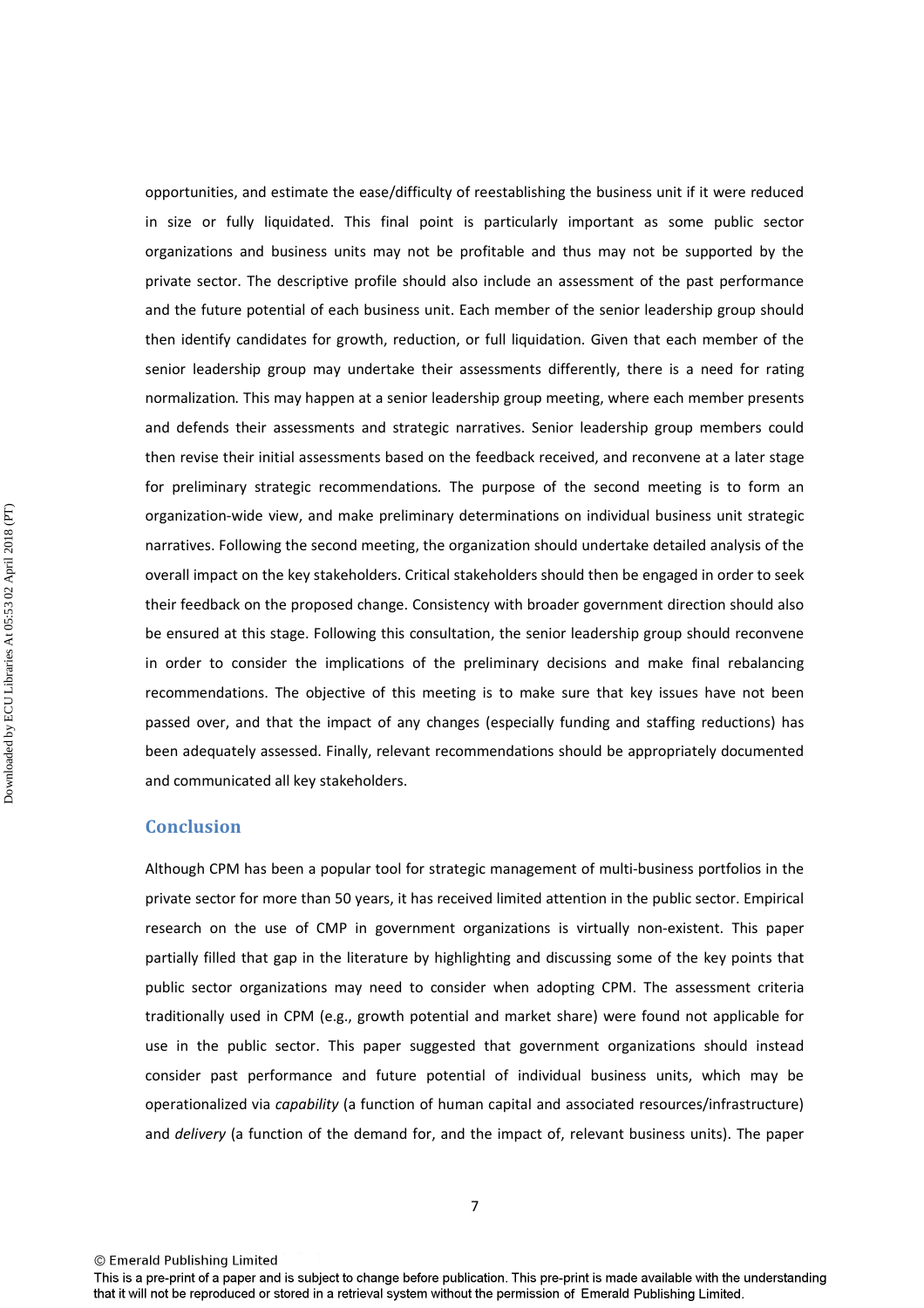also highlighted the importance of organization-wide consultation, evidence-based decision making, and contestability.

From a practical perspective, the paper may assist public sector organizations with adapting and applying CPM. Specifically, the approach outlined in this paper may assist with several of the elements identified as generally comprising strategic management processes in the public sector. By adapting CPM to the specific organizational setting, organizations may better prepare for strategic planning in general. Assessing past performance and future potential may facilitate a SWOT analysis as well as affirm organizational mission and vision. The iterative process outlined may aid with stakeholder management, and intimate stakeholder involvement may facilitate identification and analysis of strategic issues and objectives/goals. Evaluation of future potential may aid the development of plans/strategies for reaching organizational objectives/goals, and contestability provided by senior leaders may facilitate evaluation of such plans/strategies. From a theoretical perspective, the paper highlights an important and relatively neglected research problem, and suggests several avenues for future research.

Although the approach described in this paper may be useful for facilitating strategic thinking and decision making, its effective execution faces a number of challenges. The first challenge has to do with *impact*, arguably, the most important, yet, the most difficult to evaluate criterion. It is known from results-based management that while measuring impact in public service organizations is difficult, attributing specific actions to outcomes is even more challenging (Mayne, 2007). That is because there are frequently several factors that could have contributed to the outcome, and isolating any particular factor may not be possible in a non-experimental setting. As a result, organizations may at least partially choose to focus on immediate and inter-mediate outcomes, such as number of customers served, and customer feedback.

The other obvious challenge has to do with any assessments of future potential. First, estimating the likelihood of future demand and/or impact may be difficult. Second, evaluating the feasibility of any plans aimed at improving the quality and/or capacity of human resources and/or infrastructure may be challenging. The longer the strategic outlook is, the more difficult both of these points become.

#### **References**

Baškarada, S. (2014), "Qualitative Case Study Guidelines", *The Qualitative Report,* Vol. 19 No. 40, pp. 1-25.

8

© Emerald Publishing Limited

This is a pre-print of a paper and is subject to change before publication. This pre-print is made available with the understanding that it will not be reproduced or stored in a retrieval system without the permission of Emerald Publishing Limited.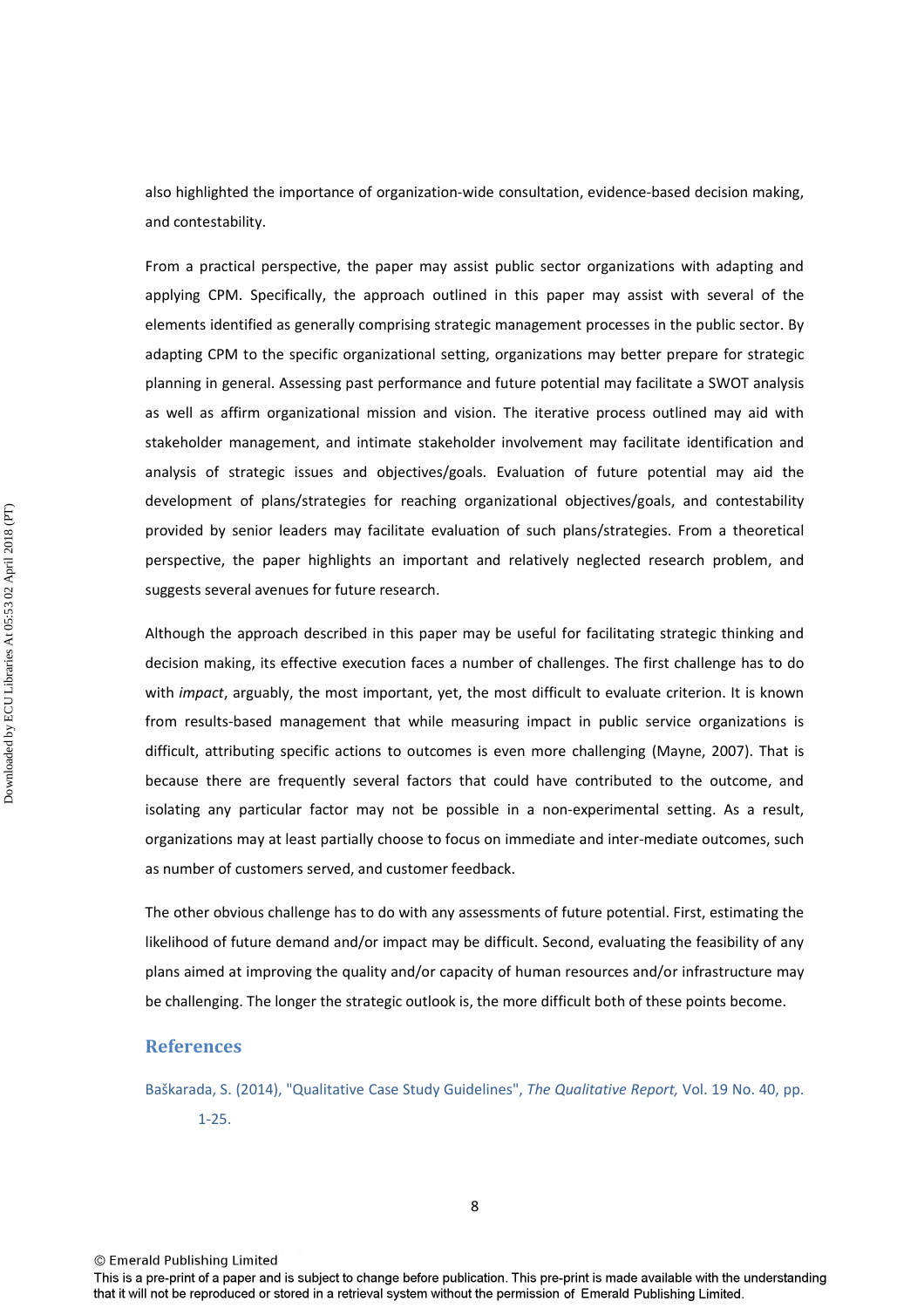- Baskarada, S. and Hanlon, B. (2017), "Strategic Management of Multi-Business Portfolios in the Public Sector: A Case Study in Defence Science and Technology", *[Journal of Advances in](https://www.emeraldinsight.com/action/showLinks?doi=10.1108%2FJMD-04-2017-0107&system=10.1108%2FJAMR-03-2017-0032&citationId=p_2)  [Management Research,](https://www.emeraldinsight.com/action/showLinks?doi=10.1108%2FJMD-04-2017-0107&system=10.1108%2FJAMR-03-2017-0032&citationId=p_2)* Vol. 14 No. 4, pp. 466-480.
- Baškarada, S., Shrimpton, D. and Ng, S. (2016), "Learning through foresight", *foresight,* Vol. 18 No. 4, pp. 414-433.
- Baškarada, S. and Watson, J. (2017), "Managing the exploitation-exploration tradeoff: how leaders balance incremental and discontinuous innovation", *[Development and Learning in](https://www.emeraldinsight.com/action/showLinks?doi=10.1108%2FJMD-04-2017-0107&system=10.1108%2FDLO-10-2016-0096&citationId=p_4)  [Organizations: An International Journal](https://www.emeraldinsight.com/action/showLinks?doi=10.1108%2FJMD-04-2017-0107&system=10.1108%2FDLO-10-2016-0096&citationId=p_4),* Vol. 31 No. 4, pp. 13-16.
- Baškarada, S., Watson, J. and Cromarty, J. (2017), "Balancing transactional and transformational leadership", *[International Journal of Organizational Analysis](https://www.emeraldinsight.com/action/showLinks?doi=10.1108%2FJMD-04-2017-0107&system=10.1108%2FIJOA-02-2016-0978&citationId=p_5),* Vol. 25 No. 3.
- Bryson, J. M. (1988), "A strategic planning process for public and non-profit organizations", *[Long](https://www.emeraldinsight.com/action/showLinks?doi=10.1108%2FJMD-04-2017-0107&crossref=10.1016%2F0024-6301%2888%2990061-1&citationId=p_6)  [range planning,](https://www.emeraldinsight.com/action/showLinks?doi=10.1108%2FJMD-04-2017-0107&crossref=10.1016%2F0024-6301%2888%2990061-1&citationId=p_6)* Vol. 21 No. 1, pp. 73-81.
- Bryson, J. M. (2010), "The future of public and nonprofit strategic planning in the United States", *[Public Administration Review](https://www.emeraldinsight.com/action/showLinks?doi=10.1108%2FJMD-04-2017-0107&crossref=10.1111%2Fj.1540-6210.2010.02285.x&citationId=p_7),* Vol. 70 No. s1.
- Bryson, J. M., Berry, F. S. and Yang, K. (2010), "The state of public strategic management research: A selective literature review and set of future directions", *[The American Review of Public](https://www.emeraldinsight.com/action/showLinks?doi=10.1108%2FJMD-04-2017-0107&crossref=10.1177%2F0275074010370361&citationId=p_8)  [Administration,](https://www.emeraldinsight.com/action/showLinks?doi=10.1108%2FJMD-04-2017-0107&crossref=10.1177%2F0275074010370361&citationId=p_8)* Vol. 40 No. 5, pp. 495-521.
- Callan, T., Leventi, C., Levy, H., Matsaganis, M., Paulus, A. and Sutherland, H. (2011), "The distributional effects of austerity measures: a comparison of six EU countries", EUROMOD Working Paper.
- Christensen, H. K., Cooper, A. C. and DeKluyver, C. A. (1982), "The dog business: A re-examination", *[Business Horizons,](https://www.emeraldinsight.com/action/showLinks?doi=10.1108%2FJMD-04-2017-0107&crossref=10.1016%2F0007-6813%2882%2990003-9&citationId=p_10)* Vol. 25 No. 6, pp. 12-18.
- Comin, D. A. and Philippon, T. (2006), "The rise in firm-level volatility: Causes and consequences", *NBER Macroeconomics Annual 2005, Volume 20*, MIT Press, pp. 167-228.
- Day, G. S. (1977), "Diagnosing the product portfolio", *[The Journal of Marketing](https://www.emeraldinsight.com/action/showLinks?doi=10.1108%2FJMD-04-2017-0107&crossref=10.2307%2F1250631&citationId=p_12)*, pp. 29-38.
- Denhardt, R. B. (1985), "Strategic planning in state and local government", *State & Local Government Review,* Vol. 17 No. 1, pp. 174-179.
- Denzin, N. K. and Lincoln, Y. S. (2011), *The Sage handbook of qualitative research,* Sage, Thousand Oaks, CA.
- Eadie, D. C. (1983), "Putting a powerful tool to practical use: the application of strategic planning in the public sector", *[Public Administration Review](https://www.emeraldinsight.com/action/showLinks?doi=10.1108%2FJMD-04-2017-0107&crossref=10.2307%2F975852&citationId=p_15),* Vol. 43 No. 5, pp. 447-452.
- East, R. (1972), "Comparison of strategic planning in large corporations and government", *[Long](https://www.emeraldinsight.com/action/showLinks?doi=10.1108%2FJMD-04-2017-0107&crossref=10.1016%2F0024-6301%2872%2990038-6&citationId=p_16)  [Range Planning,](https://www.emeraldinsight.com/action/showLinks?doi=10.1108%2FJMD-04-2017-0107&crossref=10.1016%2F0024-6301%2872%2990038-6&citationId=p_16)* Vol. 5 No. 2, pp. 2-8.

© Emerald Publishing Limited

Downloaded by ECU Libraries At 05:53 02 April 2018 (PT) Downloaded by ECU Libraries At 05:53 02 April 2018 (PT)

This is a pre-print of a paper and is subject to change before publication. This pre-print is made available with the understanding that it will not be reproduced or stored in a retrieval system without the permission of Emerald Publishing Limited.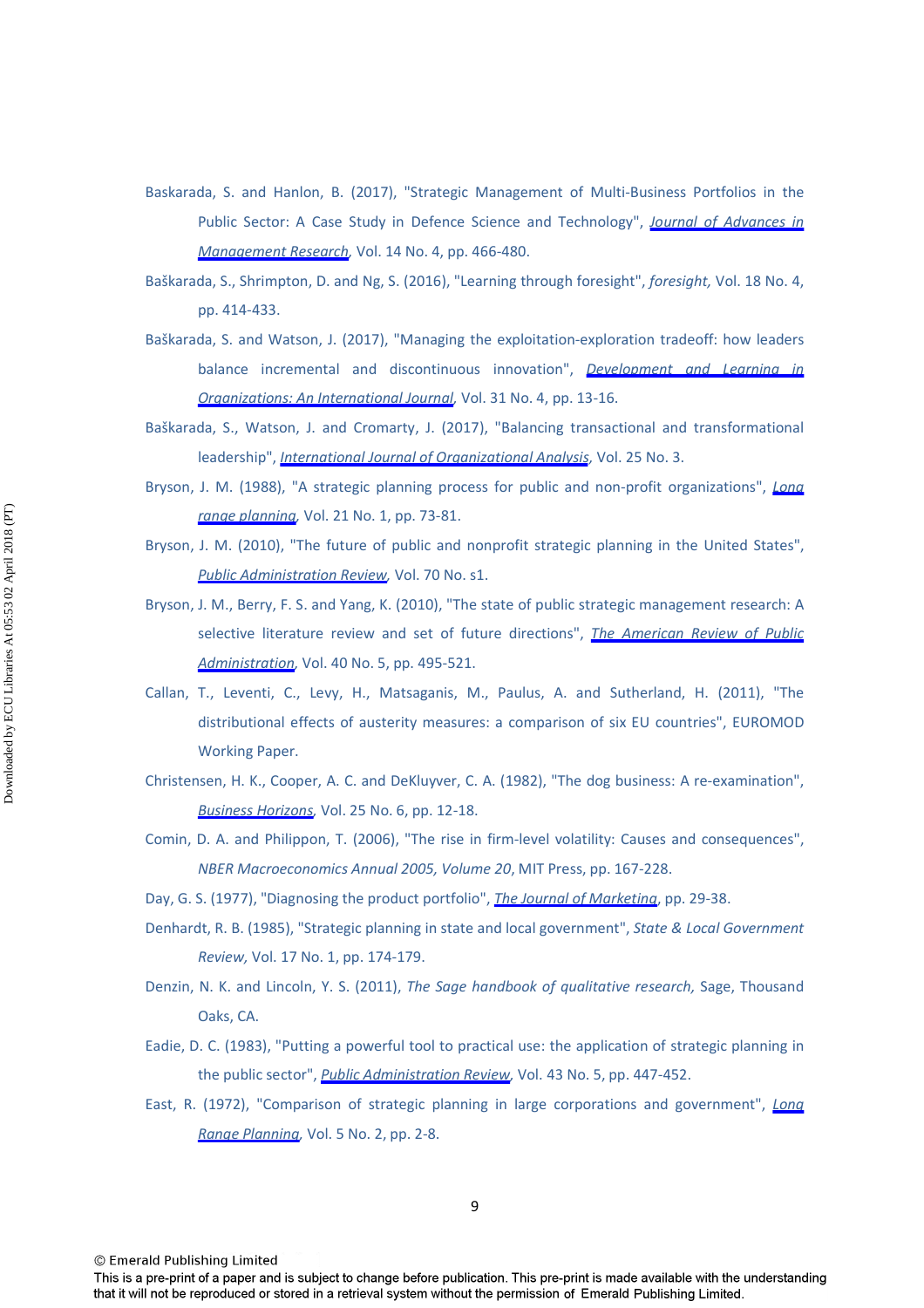- Glaser, B. G. (1965), "The constant comparative method of qualitative analysis", *[Social problems](https://www.emeraldinsight.com/action/showLinks?doi=10.1108%2FJMD-04-2017-0107&crossref=10.2307%2F798843&citationId=p_17),* Vol. 12 No. 4, pp. 436-445.
- Hajkowicz, S., Cook, H. and Littleboy, A. (2012), *Our Future World: Global megatrends that will change the way we live. The 2012 Revision,* CSIRO, Australia.
- Hansen, P. H. (2015), "Hall of mirrors: the great depression, the great recession, and the uses—and Misuses—of History", *[Business History Review,](https://www.emeraldinsight.com/action/showLinks?doi=10.1108%2FJMD-04-2017-0107&crossref=10.1017%2FS000768051500077X&citationId=p_19)* Vol. 89 No. 3, pp. 557-569.
- Hedley, B. (1976), "A fundamental approach to strategy development", *[Long Range Planning](https://www.emeraldinsight.com/action/showLinks?doi=10.1108%2FJMD-04-2017-0107&crossref=10.1016%2F0024-6301%2876%2990005-4&citationId=p_20),* Vol. 9 No. 6, pp. 2-11.
- Hedley, B. (1977), "Strategy and the "business portfolio"", *[Long range planning](https://www.emeraldinsight.com/action/showLinks?doi=10.1108%2FJMD-04-2017-0107&crossref=10.1016%2F0024-6301%2877%2990042-5&citationId=p_21),* Vol. 10 No. 1, pp. 9- 15.
- Jackson, S. L. (2008), *Research methods and statistics: A critical thinking approach,* Wadsworth Cengage Learning, Belmont, CA.
- Kaplan, R. S. and Norton, D. P. (1995), "Putting the balanced scorecard to work", *Performance measurement, management, and appraisal sourcebook,* Vol. 66 No. 1, p. 17511.
- Karanikolos, M., Mladovsky, P., Cylus, J., Thomson, S., Basu, S., Stuckler, D., Mackenbach, J. P. and McKee, M. (2013), "Financial crisis, austerity, and health in Europe", *[The Lancet](https://www.emeraldinsight.com/action/showLinks?doi=10.1108%2FJMD-04-2017-0107&crossref=10.1016%2FS0140-6736%2813%2960102-6&citationId=p_24),* Vol. 381 No. 9874, pp. 1323-1331.
- Kaufman, J. L. and Jacobs, H. M. (1987), "A public planning perspective on strategic planning", *[Journal of the American Planning Association](https://www.emeraldinsight.com/action/showLinks?doi=10.1108%2FJMD-04-2017-0107&crossref=10.1080%2F01944368708976632&citationId=p_25),* Vol. 53 No. 1, pp. 23-33.
- Kellis, D. S. and Ran, B. (2015), "Effective leadership in managing NPM-based change in the public sector", *[Journal of Organizational Change Management,](https://www.emeraldinsight.com/action/showLinks?doi=10.1108%2FJMD-04-2017-0107&system=10.1108%2FJOCM-11-2013-0229&citationId=p_26)* Vol. 28 No. 4, pp. 614-626.
- Kuipers, B. S., Higgs, M., Kickert, W., Tummers, L., Grandia, J. and Van der Voet, J. (2014), "The management of change in public organizations: A literature review", *[Public Administration](https://www.emeraldinsight.com/action/showLinks?doi=10.1108%2FJMD-04-2017-0107&crossref=10.1111%2Fpadm.12040&citationId=p_27),* Vol. 92 No. 1, pp. 1-20.
- Macias-Lizaso, G. and Thiel, K. (2006), "Building a nimble organization: A McKinsey Global survey", *The McKinsey Quarterly-Online Survey*.
- Mayne, J. (2007), "Challenges and lessons in implementing results-based management", *[Evaluation](https://www.emeraldinsight.com/action/showLinks?doi=10.1108%2FJMD-04-2017-0107&crossref=10.1177%2F1356389007073683&citationId=p_29),* Vol. 13 No. 1, pp. 87-109.
- Morrison, A. and Wensley, R. (1991), "Boxing up or boxed in?: A short history of the Boston Consulting Group share/growth matrix", *[Journal of Marketing Management,](https://www.emeraldinsight.com/action/showLinks?doi=10.1108%2FJMD-04-2017-0107&crossref=10.1080%2F0267257X.1991.9964145&citationId=p_30)* Vol. 7 No. 2, pp. 105-129.
- Nippa, M., Pidun, U. and Rubner, H. (2011), "Corporate portfolio management: Appraising four decades of academic research", *[The Academy of Management Perspectives](https://www.emeraldinsight.com/action/showLinks?doi=10.1108%2FJMD-04-2017-0107&crossref=10.5465%2Famp.2010.0164&citationId=p_31),* Vol. 25 No. 4, pp. 50-66.

<sup>©</sup> Emerald Publishing Limited

This is a pre-print of a paper and is subject to change before publication. This pre-print is made available with the understanding that it will not be reproduced or stored in a retrieval system without the permission of Emerald Publishing Limited.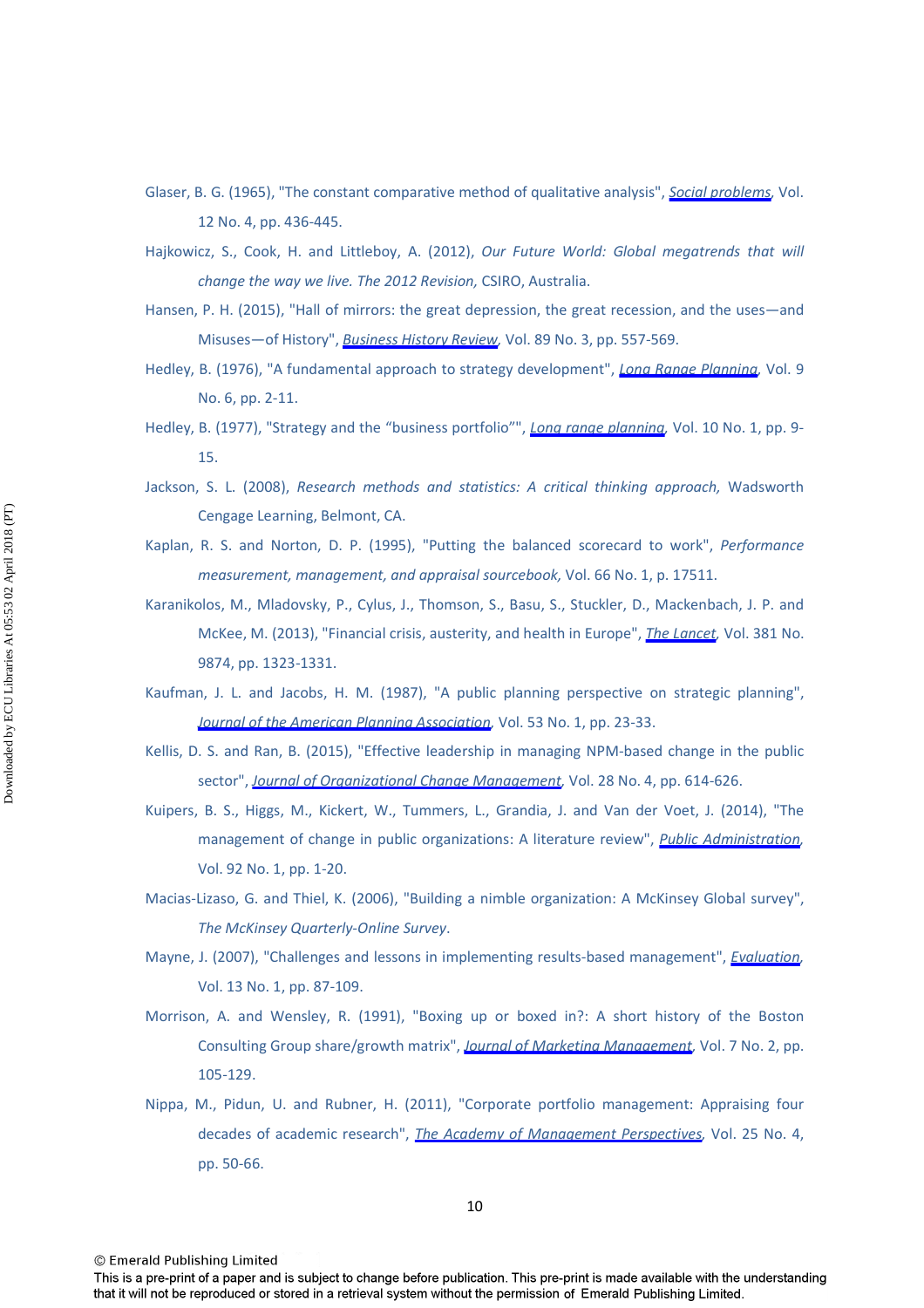- Niven, P. R. (2011), *Balanced scorecard: Step-by-step for government and nonprofit agencies,* John Wiley & Sons.
- Nutt, P. C. and Backoff, R. W. (1993), "Transforming public organizations with strategic management and strategic leadership", *[Journal of Management,](https://www.emeraldinsight.com/action/showLinks?doi=10.1108%2FJMD-04-2017-0107&crossref=10.1177%2F014920639301900206&citationId=p_33)* Vol. 19 No. 2, pp. 299-347.
- Omari, M. and Paull, M. (2015), "Public sector work intensification and negative behaviors", *[Journal](https://www.emeraldinsight.com/action/showLinks?doi=10.1108%2FJMD-04-2017-0107&system=10.1108%2FJOCM-11-2013-0225&citationId=p_34)  [of Organizational Change Management,](https://www.emeraldinsight.com/action/showLinks?doi=10.1108%2FJMD-04-2017-0107&system=10.1108%2FJOCM-11-2013-0225&citationId=p_34)* Vol. 28 No. 4, pp. 603-613.
- Orlikowski, W. J. and Baroudi, J. J. (1991), "Studying Information Technology in Organizations: Research Approaches and Assumptions", *[Information Systems Research](https://www.emeraldinsight.com/action/showLinks?doi=10.1108%2FJMD-04-2017-0107&crossref=10.1287%2Fisre.2.1.1&citationId=p_35),* Vol. 2 No. 1, pp. 1- 28.
- Perrott, B. E. (1996), "Managing strategic issues in the public service", *[Long Range Planning,](https://www.emeraldinsight.com/action/showLinks?doi=10.1108%2FJMD-04-2017-0107&crossref=10.1016%2F0024-6301%2896%2900030-1&citationId=p_36)* Vol. 29 No. 3, pp. 337-345.
- Pidun, U., Rubner, H., Krühler, M., Untiedt, R. and Nippa, M. (2011), "Corporate portfolio management: Theory and practice", *[Journal of Applied Corporate Finance,](https://www.emeraldinsight.com/action/showLinks?doi=10.1108%2FJMD-04-2017-0107&crossref=10.1111%2Fj.1745-6622.2011.00315.x&citationId=p_37)* Vol. 23 No. 1, pp. 63-76.
- Pindur, W. (1992), "Public sector strategic planning for the year 2000", *[Strategic Change](https://www.emeraldinsight.com/action/showLinks?doi=10.1108%2FJMD-04-2017-0107&crossref=10.1002%2Fjsc.4240010207&citationId=p_38),* Vol. 1 No. 2, pp. 101-117.
- Poister, T. H. (2010), "The future of strategic planning in the public sector: Linking strategic management and performance", *[Public Administration Review](https://www.emeraldinsight.com/action/showLinks?doi=10.1108%2FJMD-04-2017-0107&crossref=10.1111%2Fj.1540-6210.2010.02284.x&citationId=p_39),* Vol. 70 No. s1, pp. s246 s254.
- Poister, T. H., Pitts, D. W. and Edwards, L. H. (2010), "Strategic management research in the public sector: A review, synthesis, and future directions", *[The American Review of Public](https://www.emeraldinsight.com/action/showLinks?doi=10.1108%2FJMD-04-2017-0107&crossref=10.1177%2F0275074010370617&citationId=p_40)  [Administration,](https://www.emeraldinsight.com/action/showLinks?doi=10.1108%2FJMD-04-2017-0107&crossref=10.1177%2F0275074010370617&citationId=p_40)* Vol. 40 No. 5, pp. 522-545.
- Porter, M. E. (1996), "What is strategy?", *Harvard Business Review,* Vol. 74 No. 1, pp. 61-78.
- Ramamurti, R. (1986), "Strategic planning in government-dependent businesses", *[Long Range](https://www.emeraldinsight.com/action/showLinks?doi=10.1108%2FJMD-04-2017-0107&crossref=10.1016%2F0024-6301%2886%2990200-1&citationId=p_42)  [Planning](https://www.emeraldinsight.com/action/showLinks?doi=10.1108%2FJMD-04-2017-0107&crossref=10.1016%2F0024-6301%2886%2990200-1&citationId=p_42),* Vol. 19 No. 3, pp. 62-71.
- Rondinelli, D. A. (1976), "Public planning and political strategy", *[Long Range Planning,](https://www.emeraldinsight.com/action/showLinks?doi=10.1108%2FJMD-04-2017-0107&crossref=10.1016%2F0024-6301%2876%2990080-7&citationId=p_43)* Vol. 9 No. 2, pp. 75-82.
- Seeger, J. A. (1984), "Research note and communication. Reversing the images of BCG's growth/share matrix", *[Strategic Management Journal,](https://www.emeraldinsight.com/action/showLinks?doi=10.1108%2FJMD-04-2017-0107&crossref=10.1002%2Fsmj.4250050107&citationId=p_44)* Vol. 5 No. 1, pp. 93-97.
- Strauss, A. and Corbin, J. (1994), "Grounded Theory Methodology", in Denzin, N. K. and Lincoln, Y. S. (Eds.) *Handbook of Qualitative Research*, Sage Publications, Thousand Oaks, CA, pp. 273-286.
- Thomas, D. R. (1978), "Strategy is different in service businesses", *Harvard Business Review,* Vol. 56 No. 4, pp. 158-165.

<sup>©</sup> Emerald Publishing Limited

This is a pre-print of a paper and is subject to change before publication. This pre-print is made available with the understanding that it will not be reproduced or stored in a retrieval system without the permission of Emerald Publishing Limited.